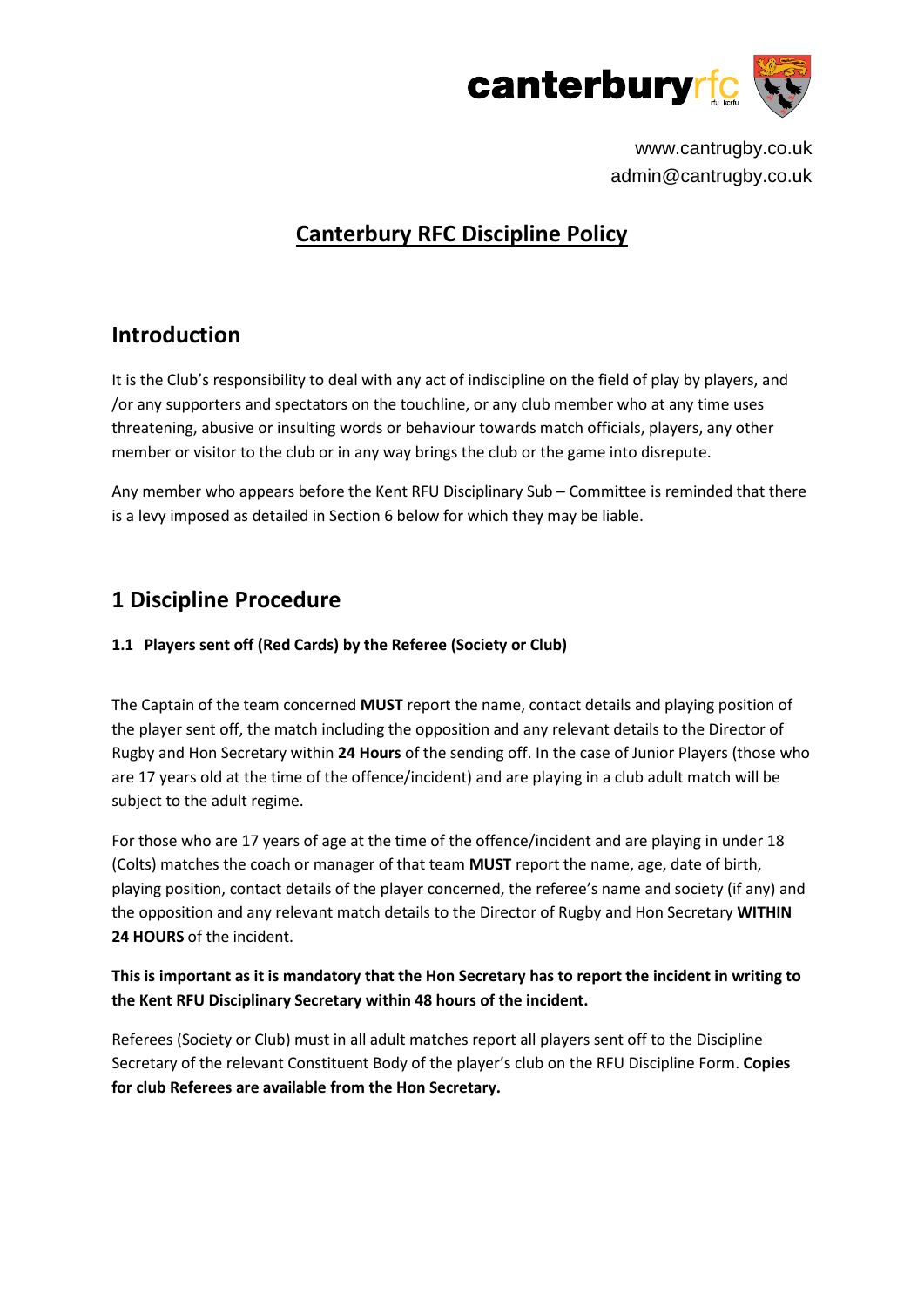

For all incidents involving Junior (Mini and Youth) players, playing in Club matches at any age group below and including Under 18 games, the referee (Society or Club) **must** send the report to the Chairman of Youth Rugby **within 48 hours** of the incident.

### **1.2 Acts of Foul Play not Detected by the Referee/Match Officials.**

Any member/player who witnesses an act of foul play or bad behaviour by a player (of any team), can report the incident giving name(s) and details of the incident to the Director of Rugby as soon after the incident as possible.

Any incident of foul play involving a member of an opposition team that has or has not been dealt with by the Match official(s) and is witnessed by a Canterbury player/member can be reported to the Director of Rugby without delay so consideration and action can be taken if appropriate.

In the case of Junior Players the report should be given to the Chairman of Youth Rugby.

A **Citing** may only occur where an act of foul play was **not** detected by the Match Officials.

Only Unions, Constituents Bodies and Clubs may cite not a player or spectator.

Any consideration for a Citing must be reported to the Director of Rugby or Chairman of Youth Rugby in respect of a Junior Player (under 18) immediately as there is a very short time scale and detailed procedure to be followed.

### **1.3 Acts of Bad Behaviour by Players, Members, Spectators, Supporters or Visitors.**

Any Member/Player who witnesses an act of bad behaviour at any time by any Club Member, or visitor to the Club, of whatever age, can report the matter to the Club Chairman or Hon Secretary or any member of the Club Board so appropriate action can be taken.

## **2 The Discipline Committee & It's Members**

2.1 The Discipline Committee will be responsible for investigating and taking action on any "sending off", or any incident of foul play or bad behaviour by a Canterbury player not detected by the Match Officials.

The Discipline Committee will also investigate and take action on any instance of indiscipline or bad behaviour by any Canterbury member, supporter or spectator.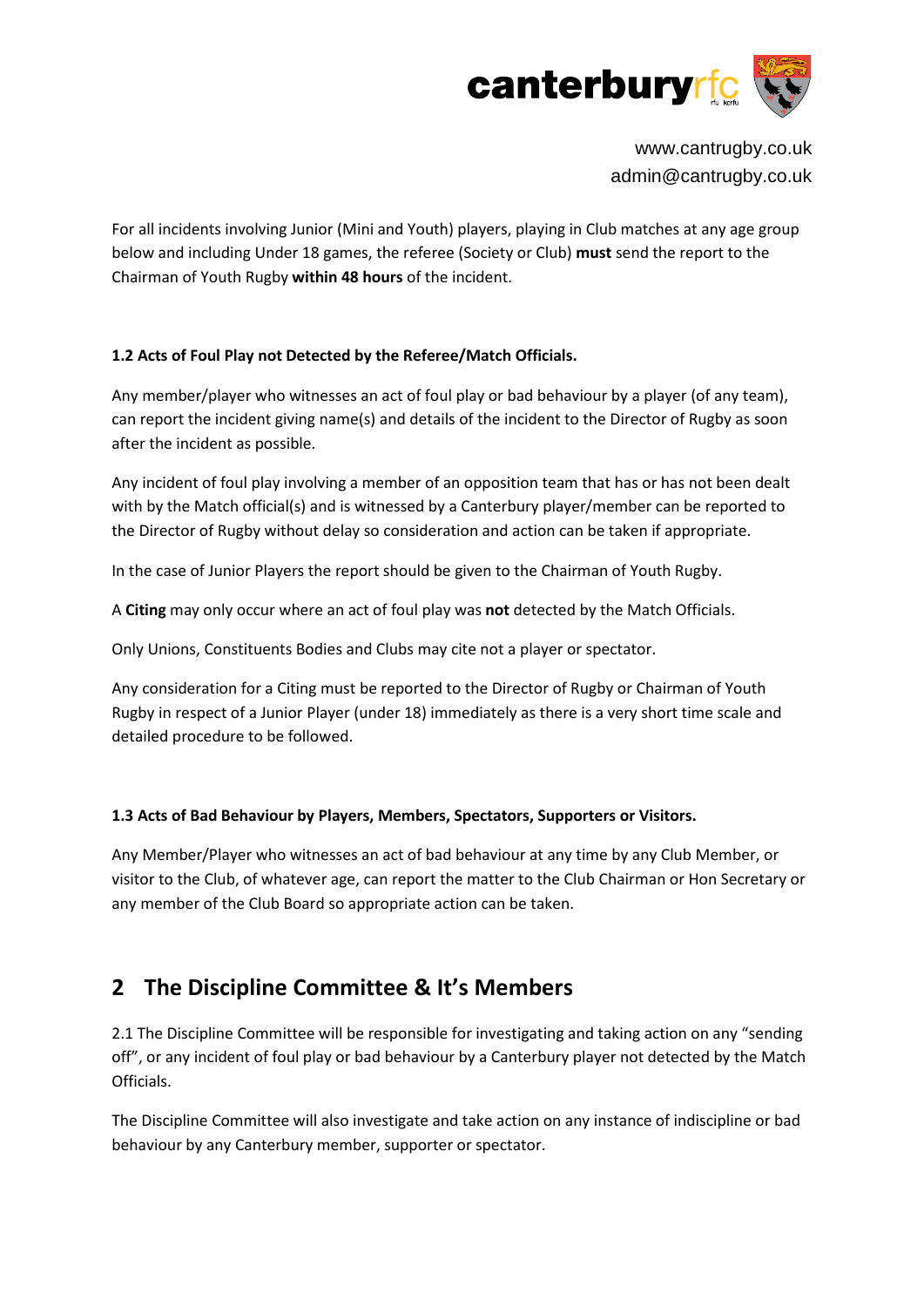

The Discipline Committee will exercise such powers in a fair, proportionate and open manner with the accused always having a right to attend to put his/her case after first being given reasonable notice of the hearing.

#### **The Discipline Committee shall consist of:**

The Director of Rugby (who will chair the Discipline Committee) and two Board members.

If the Director of Rugby has a conflict so that he cannot sit then the Chairman shall appoint another Board member to take his place.

In cases concerning Junior Players (under 18) the Chairman of Youth Rugby (or their appointed Deputy) shall attend the hearing as one of the Board Members. (In the event that the Chairman of Youth Rugby has to appoint a Deputy this individual does not have to be a Board Member)

The Discipline Committee will meet within 5 days of the act of indiscipline, offence or incident in question. Further meetings may be held if the circumstances require.

The reported player, member or supporter or spectator **must** attend the Discipline hearing when required to do so or seek adjournment as soon as possible to a suitable date. For the avoidance of doubt on notice being given and if no adjournment is requested the Committee may make a decision in the absence of the reported person.

All members are reminded of their obligations under Section 5 of the Club Constitution and as to sanctions available to the Board if they decline to participate in the process.

The reported player or member may, if they wish, be represented by one person of his/her choice.

Junior players and members **must** also be accompanied by a parent/guardian or appropriate adult.

The Committee may receive evidence (either verbally or in writing) from any other person(s) who witnessed the incident or was involved in it. The Burden of Proof rests on the person making the allegation. The Committee will consider its verdict in the Balance of the Probabilities.

#### 2.2 **Hearings**

The Panel is introduced and any objections to its composition requested.

The report of the incident is read to the meeting.

The member will be invited to say whether he admits or denies the allegation.

If the member admits the allegation he/she can make a statement and call character references.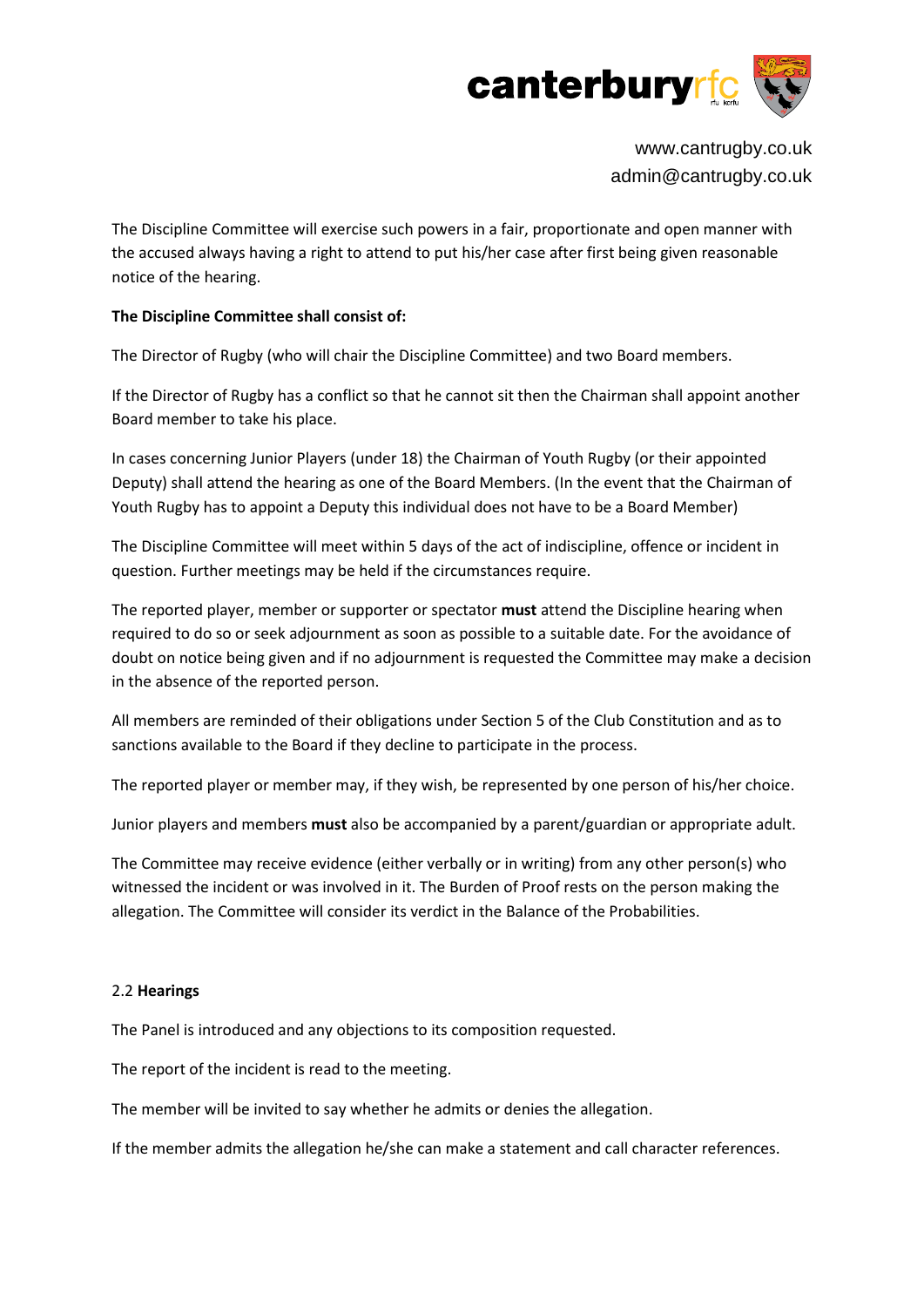

If the member denies the allegation then witnesses will be called. The member will cross examine if he /she so wishes. The Committee may also ask questions.

The member may then make a statement and be asked questions by the Committee.

If after consideration in private the Committee find the allegation to be proved the member may make a statement and call character witnesses.

The Committee will then consider in private what action to take.

The meeting will then reconvene and the penalty (if any) will be announced.

#### 2.3 **Penalties**

The Discipline Committee will have the power to decide one or more of the following:

- No Order
- No punishment beyond that already given (sending off)
- That the member be cautioned or severely cautioned as to future conduct
- That there be a period of suspension from playing , or taking part in the administration of Rugby Union (within the Club only) or both, be imposed on the member.
- Suspend or terminate membership from the club for such period as it thinks fit. (See also Section 5 of the Club Constitution)

Any other penalties or suspensions as are decided by the Committee.

**NB** Appendix 2 and 3 at the end of the Disciplinary Procedures in the RFU Handbook prints a list of recommended sanctions from the IRB. It states the various entry points based on the scale and seriousness of the conduct.

A Record of any penalties imposed against any player, member or supporter plus the reason for the decision will be kept for **3 years** by the Company Secretary.

This penalty can be taken into account when deciding any future penalties at any subsequent discipline hearing relating to that member within the 3 year period.

**A player, member, supporter or spectator has the right of Appeal from any decision taken in accordance with Section 5 below.**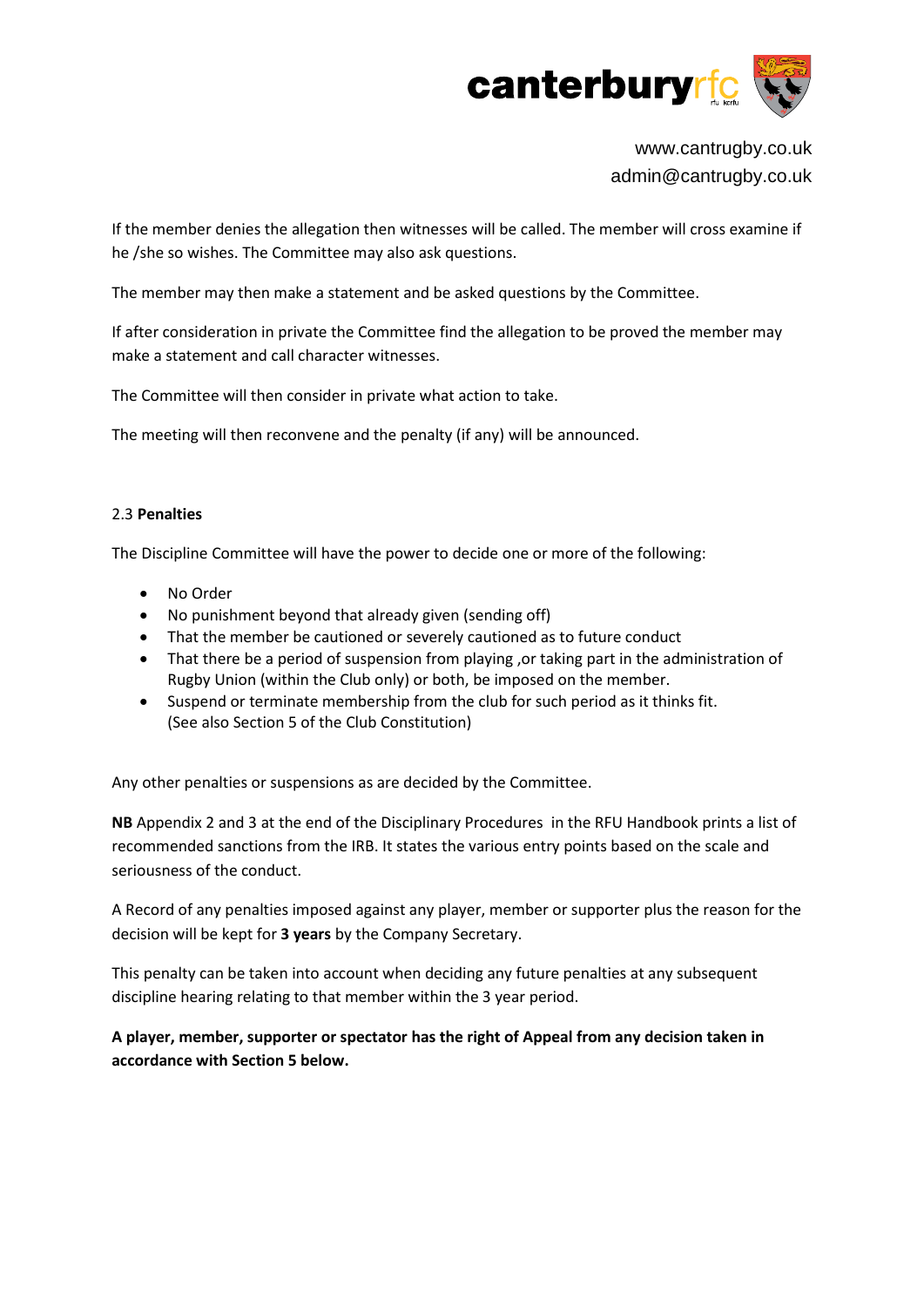

## **3. Junior Disciplinary Procedure**

The Club has a duty to deal with all Junior Discipline matters.

Junior players are defined as those under 18 at the time of the offence or incident providing the player is playing in an under 18's match or younger age group. The rules for players aged 17 playing an adult game are set out in Section 1 above.

### **3.1 Junior Players sent off (red carded) by the referee (Society or Club).**

In the case of Youth Players the Coach or Manager of the relevant team **MUST** report the name, age, DOB, playing position and contact details of the player concerned, the referee's name and Society (if any), the opposition and any match details to the Director of Rugby, Chairman of Youth Rugby and Club Secretary within 24 hours of the incident.

### **This is important as it is mandatory that the Club Secretary has to report the incident in writing to the Kent Discipline Secretary within 48 hours of the incident.**

Referees (Society or Club) who red card a player who has reached 17 years of age (and is playing in an under 18 colts match must send the report to the Discipline Secretary of the relevant constituent body of that players club.

For all incidents involving Junior Players, playing in Club Matches at any age group below and including under 18, the referee (Society or Club) should send the report form to the Chairman of Youth rugby within 48 hours of the incident.

All reports should be on the RFU Discipline Report Form which can be obtained from the Club Secretary.

### **3.2 Acts of Bad Behaviour by Players, Spectators, Supporters and Visitors**

Any member /player who witnesses an act of bad behaviour at any time by any Club Member or visiting supporter/spectator, of whatever age, can report the matter to the Chairman of Youth Rugby who will consult with the Director of Rugby as to the appropriate action to be taken.

## **4. Junior Penalties.**

The Disciple Committee can impose the same penalties as for senior players as at Section 2.3 above however the age and seriousness of the offence must be taken into account when deciding penalties. Generally players under the age of 18 will be suspended for shorter periods than adults.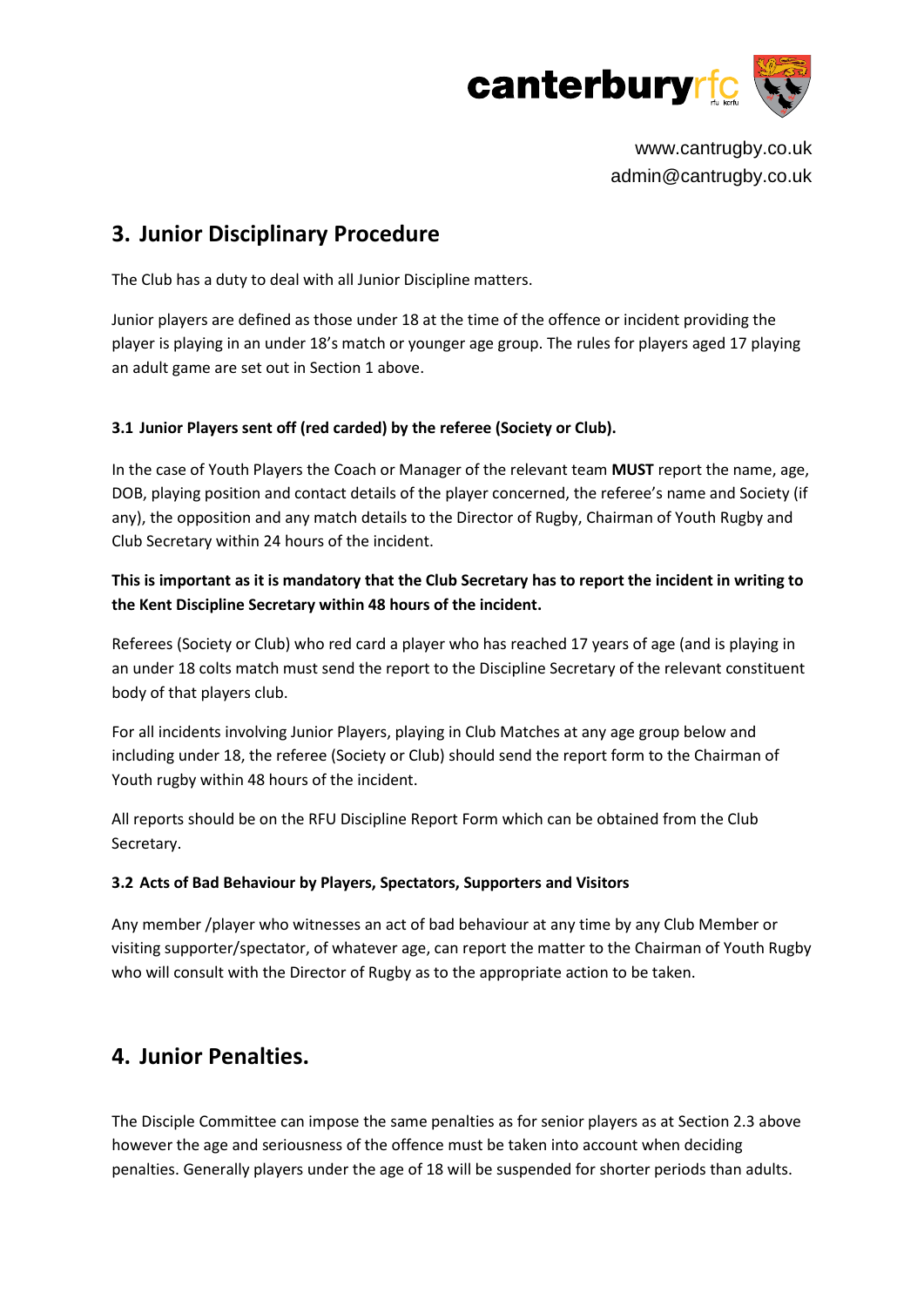

### **A list of recommended sanctions for Junior Players (under 18 years) are outlined in Appendix 3 at the end of the Disciplinary Procedures Section in the RFU Handbook.**

A record of the penalty imposed against any Junior Player /spectator plus the reasons for the sanction will be kept on file for **3 years**. This penalty can be taken into account when deciding any future penalties at any subsequent discipline hearing relating to that member within the three years.

It is the responsibility of the Club to report the circumstances of the offence (together with the referees report if available) together with the penalty to the Kent RFU Discipline Secretary. The Kent RFU Discipline Sub Committee shall confirm or vary the findings of the Club Discipline Committee.

#### **Any person affected may Appeal as outlines in Section 5.**

#### **4.1 Acts of Bullying.**

Bullying of any kind is not acceptable in any form or at any age at Canterbury RFC.

Any instance will be taken seriously, responded to promptly and procedures followed which could include an appearance before the Discipline Committee.

Rugby has a culture that where anyone is aware that bullying is happening is expected to report to the Club's Welfare and Safeguarding Officer. The Club will follow the guidelines in the RFU Anti Bullying Policy. (Please also see the Canterbury RFC Welfare and Safeguarding policy.)

It is the responsibility of every adult working in Rugby Union to ensure that everyone , adult and young people alike can enjoy the sport in a safe, enjoyable environment.

## **5. Appeals Procedure**

Any Player, Junior Player, supporter or spectator who has had a case dealt with has a right of appeal against the decision of the Discipline Committee.

The Appeal must be submitted in writing within 7 days of receipt of the Decision of the Discipline Committee to the Rugby Secretary containing the substance of the grounds of Appeal. The club will endeavour to hear the Appeal within a further 14 days.

The Appeal panel will be made up of the Chairman of the Board and two other Directors who have not sat on the first hearing.